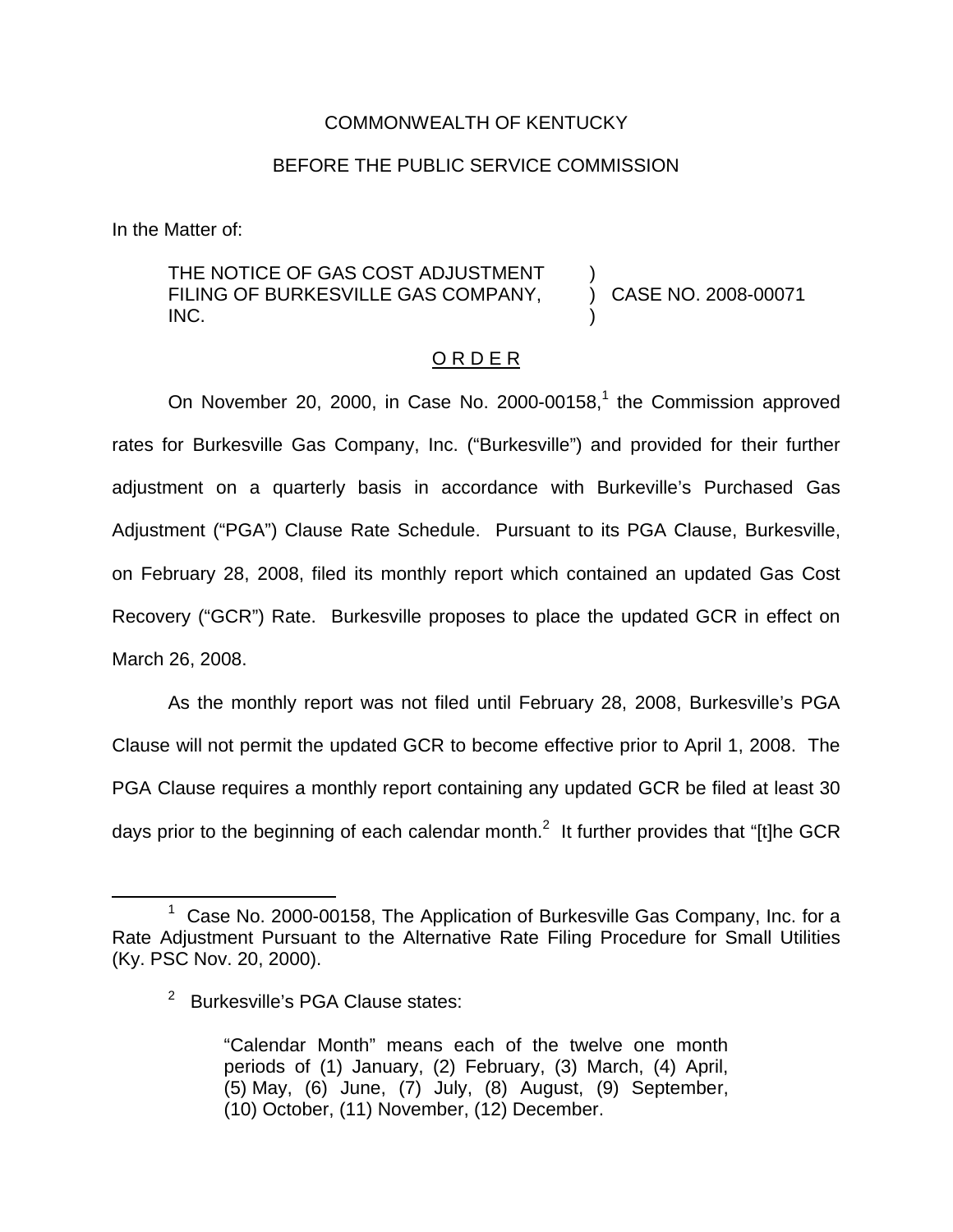shall become effective for billing for service rendered on or after the first day of each calendar month."<sup>3</sup>

Burkesville has requested a waiver of the 30-day notice requirement set forth in

its PGA Clause. Kentucky law does not permit a utility to deviate from its filed rate

schedule. KRS 278.160(1) provides:

No utility shall charge, demand, collect, or receive from any person a greater or less compensation for any service rendered or to be rendered than that prescribed in its filed schedules, and no person shall receive any service from any utility for a compensation greater or less than that prescribed in such schedules.

In Case No. 1990-00108, $<sup>4</sup>$  the Commission noted the effect of this statute on a</sup>

utility's authority to deviate from a filed rate:

The primary effect of KRS 278.160 is to bestow upon a utility's filed rate schedule the status of law. "The rate when published becomes established by law. It can be varied only by law, and not by act of the parties. The regulation . . . of . . . rates takes that subject out of the realm of ordinary contract in some respects, and places it upon the rigidity of a quasi-statutory enactment." . . . While a utility may file or publish new rate schedules to change its rates pursuant to KRS 278.180, it lacks the legal authority to deviate from its filed rate schedule. It "can claim no rate as a legal right that is other than the filed rate."

The proposed "deviation" requires an amendment to Burkeville's existing PGA

Clause Rate Schedule to allow an updated GCR Rate to become effective on a day

other than the "first day of each calendar month." The Commission cannot grant a

<sup>&</sup>lt;sup>3</sup> Tariff of Burkesville Gas Company, Inc., P.S.C. Ky. No. 1, Sheet No. 1 (effective Oct. 25, 2007).

<sup>&</sup>lt;sup>4</sup> Case No. 1990-00108, Americoal Corporation v. Boone County Water and Sewer District (Ky. PSC Apr. 24, 1992) at 6 (citations omitted).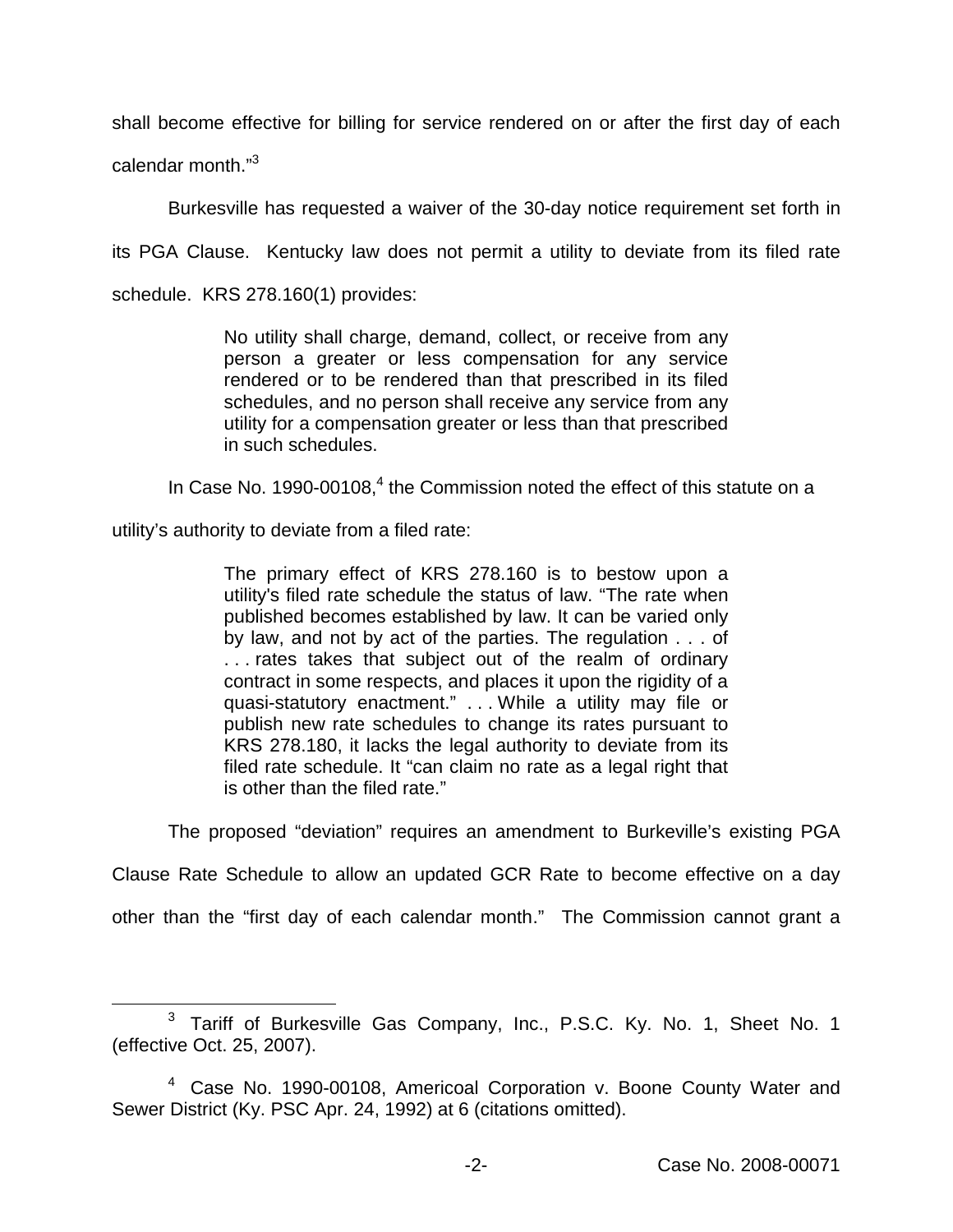deviation from the terms of Burkesville's filed rate schedules, but can only permit prospective amendments to those schedules.

After reviewing the evidence of record and being otherwise sufficiently advised, the Commission finds that:

1. Burkesville's notice includes revised rates designed to pass on to its customers its expected change in wholesale gas costs.

2. Burkesville's proposed expected gas cost ("EGC") is \$12.5264 per Mcf, which is \$1.6301 per Mcf less than the prior EGC of \$14.1565.

3. Burkesville's notice sets out no refund adjustment.

4. Burkesville's notice sets out a current actual cost adjustment ("ACA") of (\$2.2311) per Mcf. Burkesville's total ACA is also (\$2.2311) per Mcf, which is a decrease of \$.6083 per Mcf from the previous total ACA.

5. Burkesville's GCR is \$10.2953 per Mcf, which is \$2.2384 per Mcf less than the previous rate of \$12.5337.

6. The rates in the Appendix to this Order are fair, just, and reasonable, and should be approved for billing for service rendered by Burkesville on and after April 1, 2008.

IT IS THEREFORE ORDERED that:

1. The rates in the Appendix, attached hereto and incorporated herein, are approved for billing for service rendered on and after April 1, 2008.

2. Within 20 days of the date of this Order, Burkesville shall file with the Commission its revised tariffs setting out the rates authorized herein.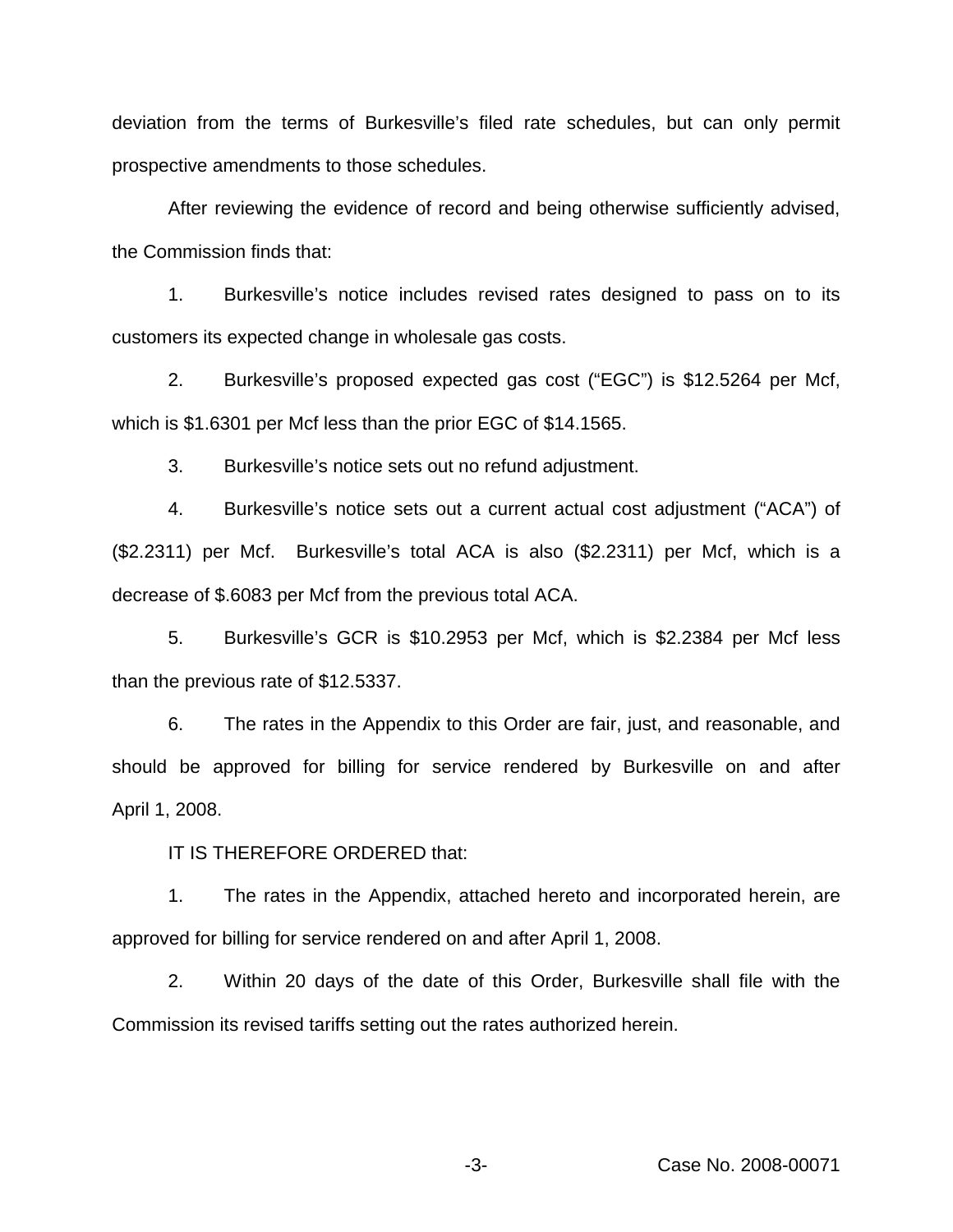Done at Frankfort, Kentucky, this 25<sup>th</sup> day of March, 2008.

By the Commission

ATTES Ifuntso Executive Director